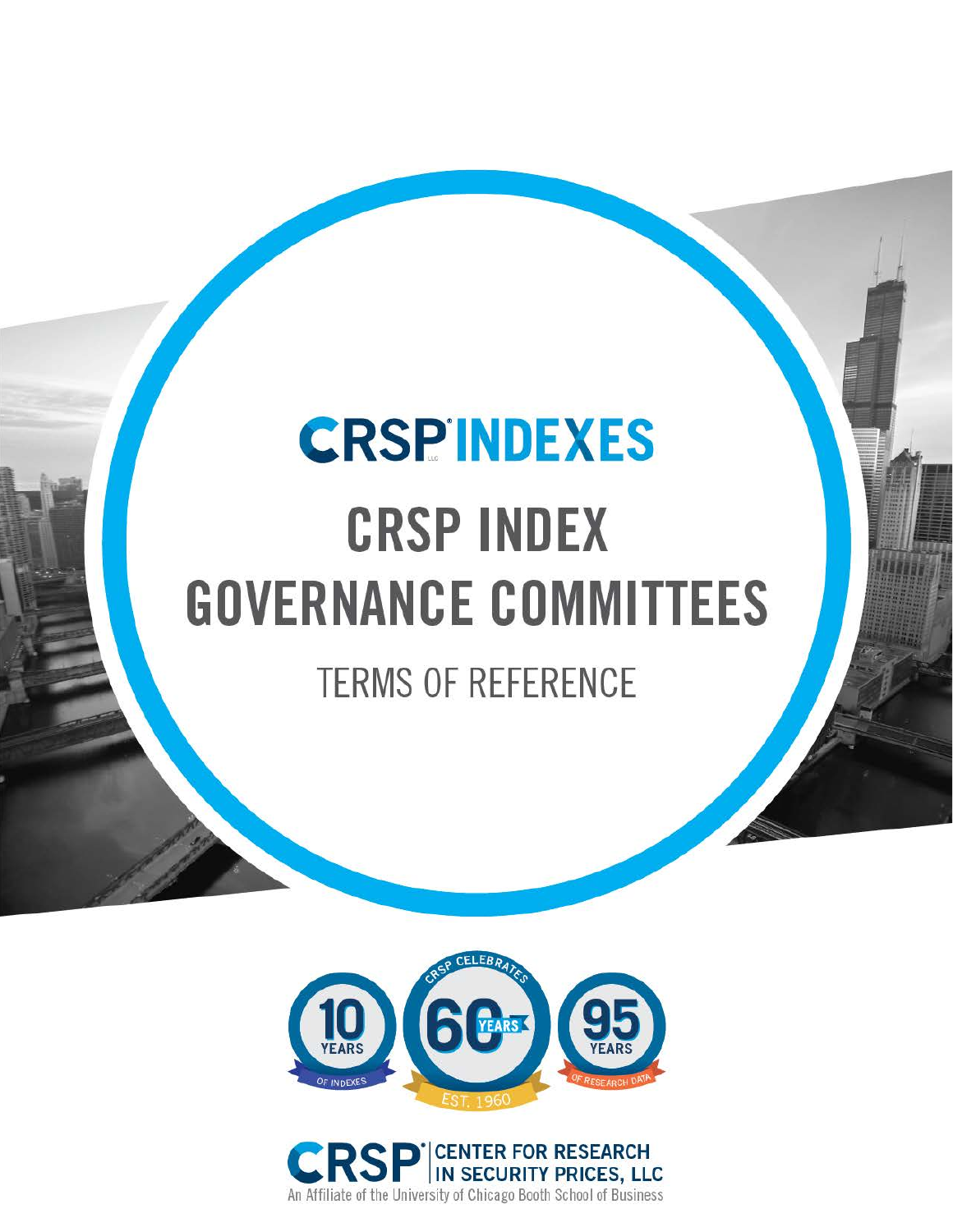**CRSP | Center for Research in Security Prices, LLC** An Affiliate of the University of Chicago Booth School of Business 105 West Adams Street, Suite 1700, Chicago, IL 60603 Phone: 312.263.6400, option 3 | Fax: 312.263.6430 indexes@crsp.org

www.crsp.org



Page 2 of 10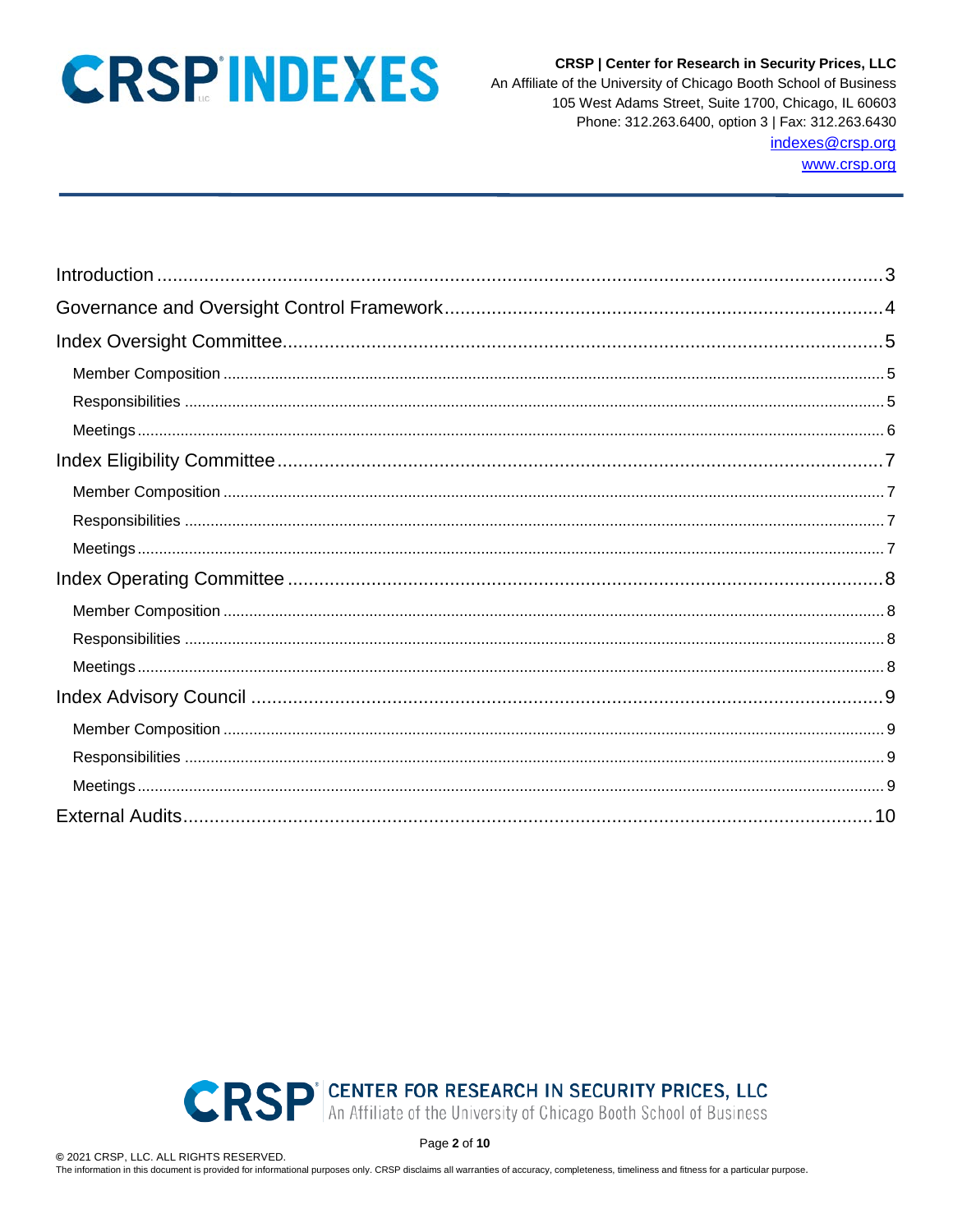**CRSP | Center for Research in Security Prices, LLC** An Affiliate of the University of Chicago Booth School of Business 105 West Adams Street, Suite 1700, Chicago, IL 60603 Phone: 312.263.6400, option 3 | Fax: 312.263.6430 [indexes@crsp.org](mailto:indexes@crsp.org) [www.crsp.org](http://www.crsp.org/)

### <span id="page-2-0"></span>**Introduction**

CRSP is committed to the oversight and transparency of its Index governance structure. In order to provide effective review of its processes and procedures CRSP has established four separate governance committees.

The **Index Oversight Committee** is composed of CRSP employees and is responsible for the governance and oversight function. The Index Oversight Committee reviews and approves material changes to the index methodology, as well as all stages of the index determination process to ensure that the integrity of all CRSP Indexes is maintained.

The **Index Eligibility Committee** is composed of CRSP employees and is responsible for reviewing securities whose eligibility is indeterminate after applying domicile rules at ranking or following the application of a corporate action.

The **Index Operating Committee** is composed of CRSP employees with extensive relevant operational experiences. This committee is responsible for ad hoc review of unusual corporate actions and immediate operational issues.

The **Index Advisory Council** is composed of CRSP employees, Booth School of Business faculty advisors and representatives from the financial service industry. The Index Advisory Council may provide guidance with respect to the construction, methodology and maintenance of the indexes. The Index Advisory Council may be consulted for input and advice to ensure the relevance of the CRSP Indexes and to ensure that the indexes meet the needs of CRSP's clients.

The Sr. Manager of Licensing & Compliance will be of counsel to all committees.



Page **3** of **10**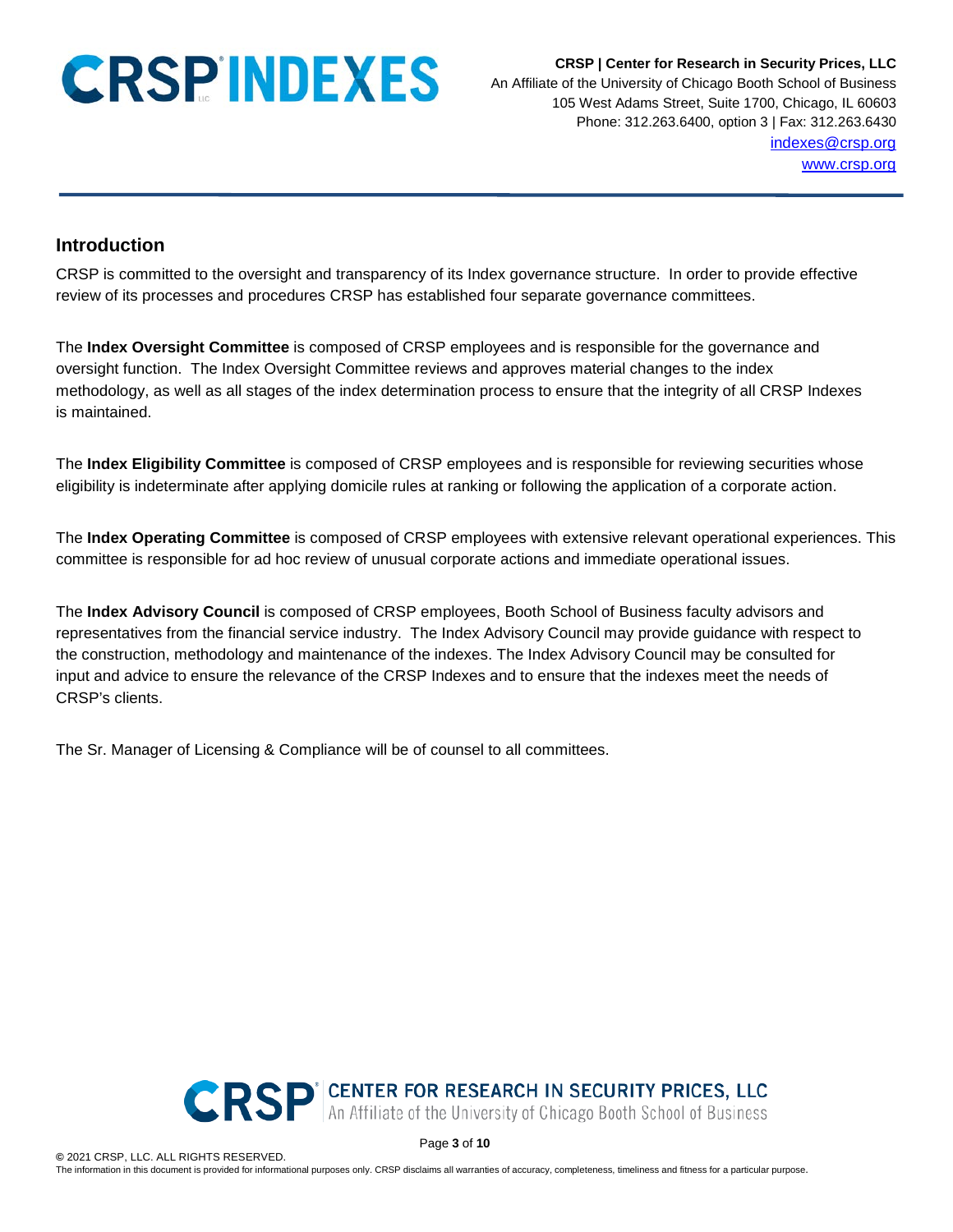**CRSP | Center for Research in Security Prices, LLC**

An Affiliate of the University of Chicago Booth School of Business 105 West Adams Street, Suite 1700, Chicago, IL 60603 Phone: 312.263.6400, option 3 | Fax: 312.263.6430 [indexes@crsp.org](mailto:indexes@crsp.org) [www.crsp.org](http://www.crsp.org/)

<span id="page-3-0"></span>

| <b>Executive</b><br><b>Sponsor(s)</b>         | <b>Index Oversight</b><br><b>Committee</b>                   | <b>Index Eligibility</b><br><b>Committee</b>                               | <b>Index Operating</b><br><b>Committee</b>                           | <b>Index Advisory</b><br><b>Council</b>                | <b>Audit</b>        |
|-----------------------------------------------|--------------------------------------------------------------|----------------------------------------------------------------------------|----------------------------------------------------------------------|--------------------------------------------------------|---------------------|
| <b>CRSP Chief</b><br><b>Executive Officer</b> | <b>CRSP Chief</b><br><b>Executive Officer</b>                | <b>CRSP Chief Executive</b><br>Officer                                     | <b>CRSP Senior Director</b><br>of Application<br>Development         | <b>CRSP Chief</b><br><b>Executive Officer</b>          | External audit firm |
| <b>CRSP Chief Financial</b><br>Officer        | <b>CRSP Senior Director</b><br>of Application<br>Development | <b>CRSP Associate</b><br>Director(s) of Index<br>Analytics                 | <b>CRSP</b> Director of<br><b>Index Operations</b>                   | Booth School of<br><b>Business faculty</b><br>advisors |                     |
|                                               | <b>CRSP Senior Director</b><br>of Research Product<br>Group  | <b>CRSP</b> Director of<br><b>Index Operations</b><br>(alternate/optional) | <b>CRSP Senior Director</b><br>of Data Operations                    | Client representatives                                 |                     |
|                                               | <b>CRSP Senior Director</b><br>of Data Operations            | CRSP MD Bus Dev,<br>Strategy & Index<br>Analytics (alternate)              | <b>CRSP Chief</b><br>Executive Officer<br>(alternate)                |                                                        |                     |
|                                               | <b>CRSP</b> Director of<br>Admin & Index<br>Systems          |                                                                            | <b>CRSP Associate</b><br>Directors of Index<br>Analytics (as needed) |                                                        |                     |
|                                               | <b>CRSP</b> Director of<br><b>Index Operations</b>           |                                                                            | <b>CRSP Assistant</b><br>Director Index<br>Software (as needed)      |                                                        |                     |
|                                               | CRSP MD Bus Dev,<br>Strategy & Index<br>Analytics            |                                                                            |                                                                      |                                                        |                     |

CRSP<sup>'</sup> An Affiliate of the University of Chicago Booth School of Business

Page **4** of **10**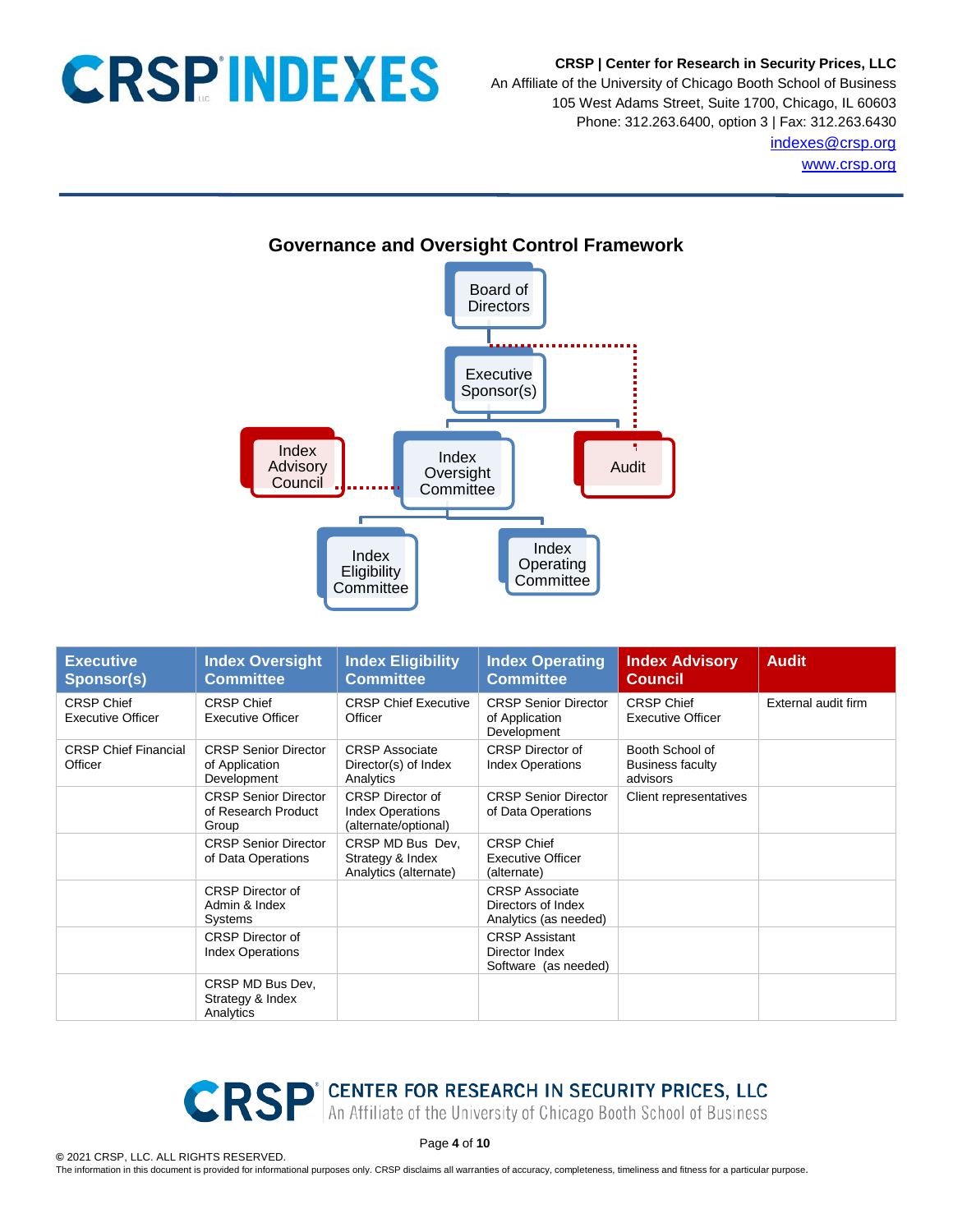**CRSP | Center for Research in Security Prices, LLC**

An Affiliate of the University of Chicago Booth School of Business 105 West Adams Street, Suite 1700, Chicago, IL 60603 Phone: 312.263.6400, option 3 | Fax: 312.263.6430 [indexes@crsp.org](mailto:indexes@crsp.org) [www.crsp.org](http://www.crsp.org/)

### <span id="page-4-0"></span>**Index Oversight Committee**

The Index Oversight Committee is responsible for the oversight of matters related to Index design, integrity of the Index determination and control framework, and other matters related to the IOSCO Principles for Financial Benchmarks.

#### <span id="page-4-1"></span>**Member Composition**

- The Index Oversight Committee is made up of senior leaders and staff who are positioned to review and challenge all aspects of the design and determination process.
- The Index Oversight Committee is composed of the following CRSP personnel:
	- o Chief Executive Officer
	- o Senior Director of Application Development
	- o MD Bus Dev, Strategy & Index Analytics
	- o Senior Director of Data Operations
	- o Director of Index Operations
	- o Director of Admin & Index Systems
	- o Senior Director of Research Product Group
- Changes to the member composition of the Index Oversight Committee are approved by the Executive Sponsors and at least two other current members.
- Others may be asked to attend meetings, by Index Oversight Committee invitation only, if their input may be needed.

#### <span id="page-4-2"></span>**Responsibilities**

- Oversee the Index design process in order to evaluate and address any potential risks to the integrity of the process, including the following:
	- o Periodic review of the Index Methodology and material changes to the Index Methodology; and
	- o Take appropriate measures to remain informed about issues and risks related to the Index and commission external reviews as appropriate.
- Oversee the Index determination and control framework process in order to evaluate and address any potential risks to the integrity of the process, including the following:
	- o Oversee the management and operation of the Index;
	- o Consider results of internal and external audits and the implementation of any remedial actions; and
	- o Review situations when Expert Judgment is exercised, as defined in the IOSCO Principles for Financial Benchmarks.
- Review and approve Management Plans to eliminate, mitigate, or manage conflicts of interest.

### CRSP<sup>'</sup> An Affiliate of the University of Chicago Booth School of Business

Page **5** of **10**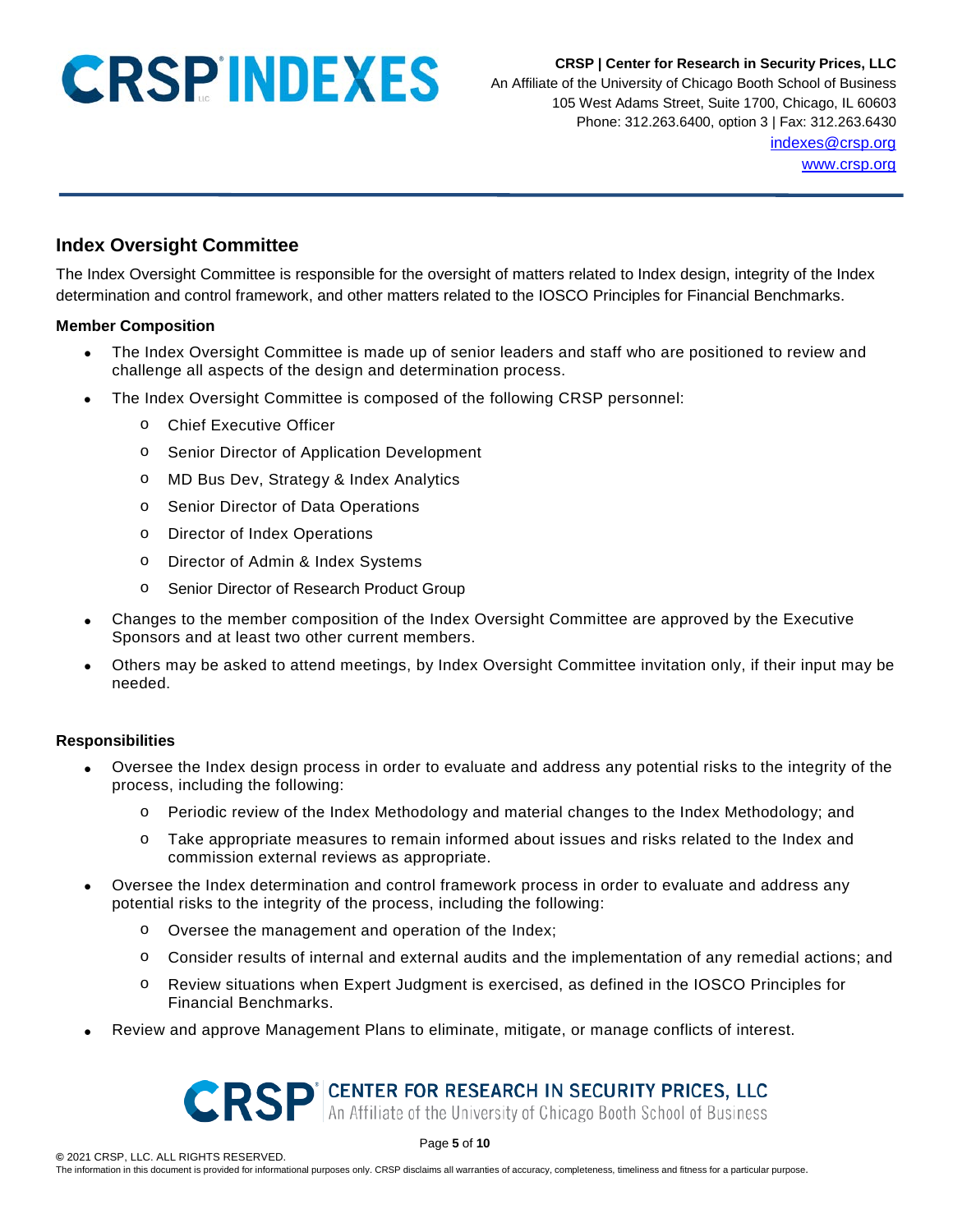#### **CRSP | Center for Research in Security Prices, LLC**

An Affiliate of the University of Chicago Booth School of Business 105 West Adams Street, Suite 1700, Chicago, IL 60603 Phone: 312.263.6400, option 3 | Fax: 312.263.6430 [indexes@crsp.org](mailto:indexes@crsp.org) [www.crsp.org](http://www.crsp.org/)

#### <span id="page-5-0"></span>**Meetings**

- The Index Oversight Committee meets bi-annually and on an as-needed basis.
- Meetings should be scheduled approximately one week before the Index Advisory Council meetings.
- Unless approved in advance by CRSP Chief Executive Officer, meetings require the attendance of the following members:
	- o Chief Executive Officer
	- o Senior Director of Application Development
	- o Director of Admin & Index Systems
	- o Director of Index Operations
	- o Senior Director of Data Operations
	- o Senior Director of Research Product Group
	- o MD Bus Dev, Strategy & Index Analytics
- Meeting agendas should contain the date and time, expected attendees, and the topics to be discussed.
- Meeting minutes should contain the date and time, attendees, topics discussed and decisions made regarding the topic.
- Meeting agendas and minutes should be distributed to all Index Oversight Committee members.
- Meeting agenda and minutes will be retained for at least five years.



Page **6** of **10**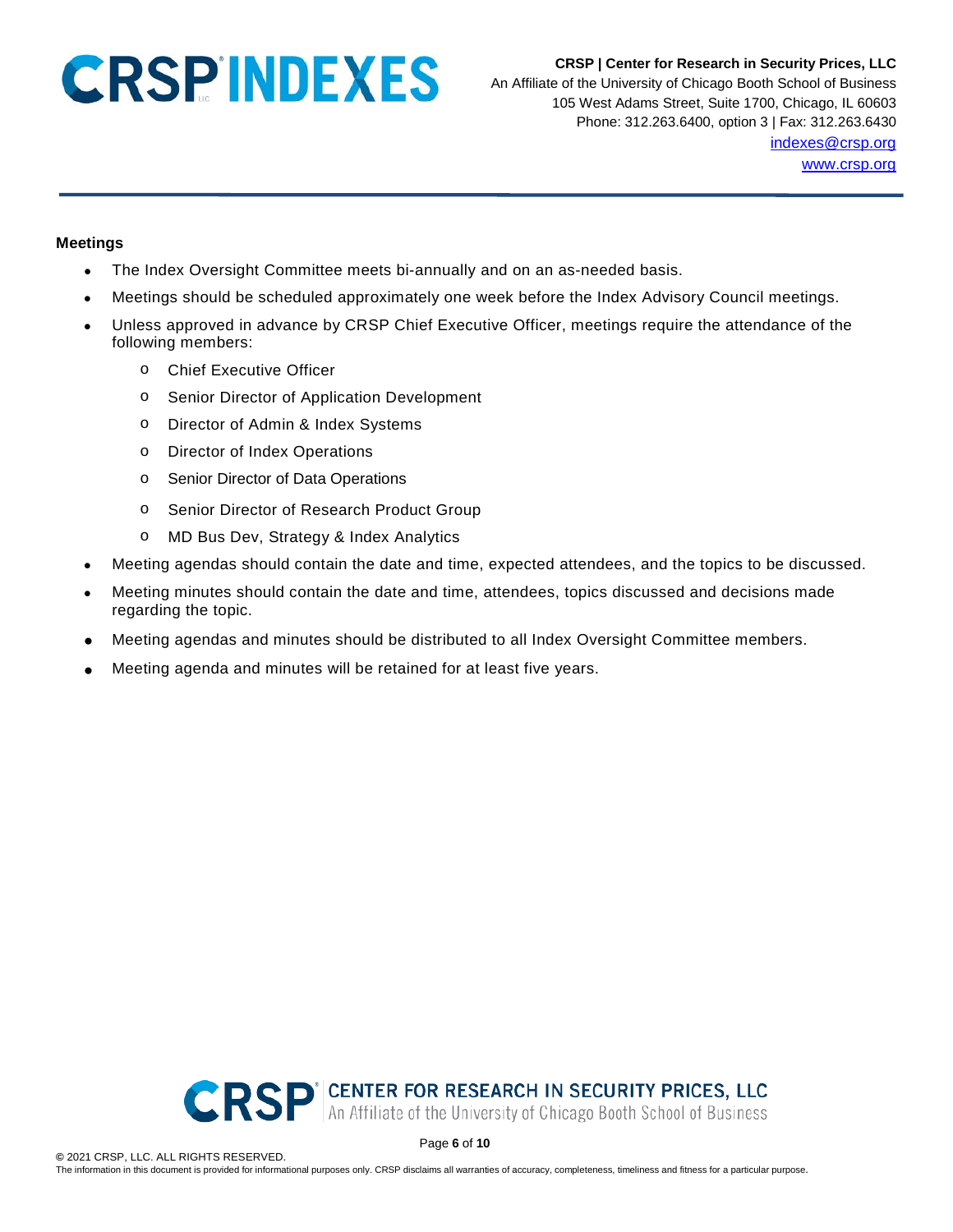**CRSP | Center for Research in Security Prices, LLC** An Affiliate of the University of Chicago Booth School of Business 105 West Adams Street, Suite 1700, Chicago, IL 60603 Phone: 312.263.6400, option 3 | Fax: 312.263.6430 [indexes@crsp.org](mailto:indexes@crsp.org) [www.crsp.org](http://www.crsp.org/)

### <span id="page-6-0"></span>**Index Eligibility Committee**

The Index Eligibility Committee is responsible for reviewing securities whose eligibility is indeterminate after applying the domicile rules at ranking or following the application of a corporate action.

#### <span id="page-6-1"></span>**Member Composition**

- The Index Eligibility Committee is composed of the following CRSP personnel:
	- o Chief Executive Officer
	- o Associate Directors of Index Analytics
	- o Director of Index Operations (alternate, as needed)
	- o MD Bus Dev Strategy & Index Analytics (alternate)
- Changes in the member composition of the Index Eligibility Committee are approved by CRSP's Chief Executive Officer.

#### <span id="page-6-2"></span>**Responsibilities**

• Apply the domicile eligibility criteria as detailed in the U.S. Equity Indexes Methodology Guide.

#### <span id="page-6-3"></span>**Meetings**

- The Index Eligibility Committee meets prior to each ranking and on an as-needed basis.
- Unless approved in advance by CRSP Chief Executive Officer, meetings require the following attendees:
	- o Chief Executive Officer *(attendance required)*
	- o Associate Directors of Index Analytics *(attendance required)*
	- o Director of Index Operations *(alternate / optional attendee)*
	- o MD Bus Dev Strategy & Index Analytics (alternate)
- The Index Eligibility Committee, after each meeting, documents which securities were reviewed, the eligibility decision, and the rationale for the decision.
- Documentation of Index Eligibility Committee's review will be retained for at least five years.



Page **7** of **10**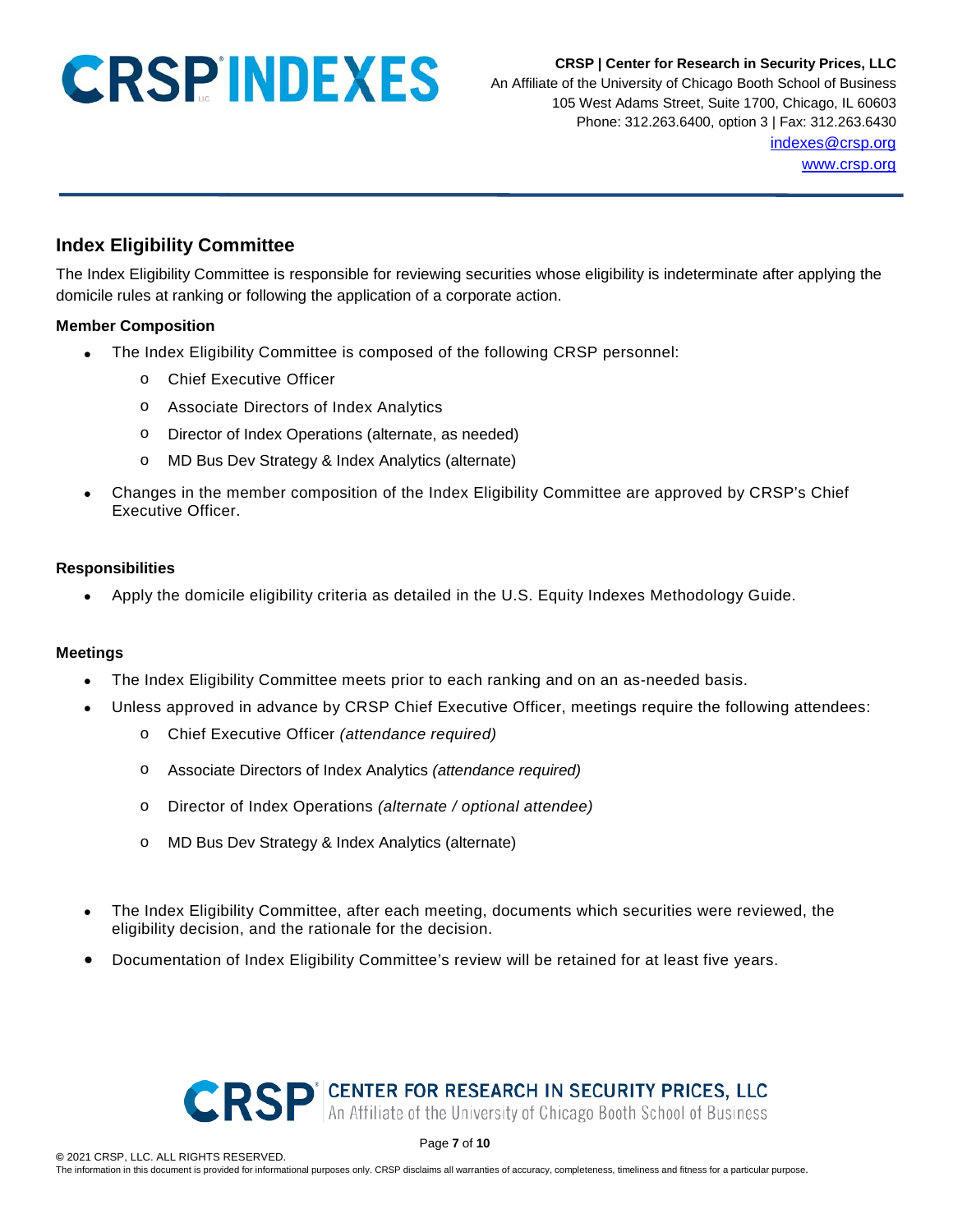**CRSP | Center for Research in Security Prices, LLC**

An Affiliate of the University of Chicago Booth School of Business 105 West Adams Street, Suite 1700, Chicago, IL 60603 Phone: 312.263.6400, option 3 | Fax: 312.263.6430 [indexes@crsp.org](mailto:indexes@crsp.org) [www.crsp.org](http://www.crsp.org/)

### <span id="page-7-0"></span>**Index Operating Committee**

The Index Operating Committee is responsible for the ad-hoc reviews of unusual corporate actions and immediate operational issues.

#### <span id="page-7-1"></span>**Member Composition**

- The Index Operating Committee is composed of the following CRSP personnel:
	- o Senior Director of Application Development
	- o Director of Index Operations
	- o Senior Director of Data Operations
	- o Associate Director of Index Analytics *(two individuals with this title, only one individual needs to attend meetings upon request)*
- Alternate and substitute committee members include the following CRSP personnel:
	- o Chief Executive Officer (alternate)
	- o Assistant Directors of Index Operations (substitute for Director of Index Operations)
	- o Assistant Director, Index Software (substitute for Senior Director of Application Development)
- Changes in members to the Index Operating Committee are approved by CRSP's Chief Executive Officer.
- Others may be asked to attend meetings, if their input may be needed.

#### <span id="page-7-2"></span>**Responsibilities**

• Ad-hoc review of unusual corporate actions and immediate operational issues.

#### <span id="page-7-3"></span>**Meetings**

- The Index Operating Committee meets on an as needed basis.
	- o Unless approved in advance by CRSP Chief Executive Officer, meetings require the attendance of two of the three following members:
	- o Senior Director of Application Development
	- o Director of Index Operations
	- o Senior Director of Data Operations
- The Index Operating Committee, after each meeting, documents the decision on how to handle the operational issues due to the unusual corporate action, the rationale for the decision, and the course of action(s) that needs to be implemented.
- Decision and rationale for the decision will be documented and retained for at least five years.

### **CRSP** An Affiliate of the University of Chicago Booth School of Business

Page **8** of **10**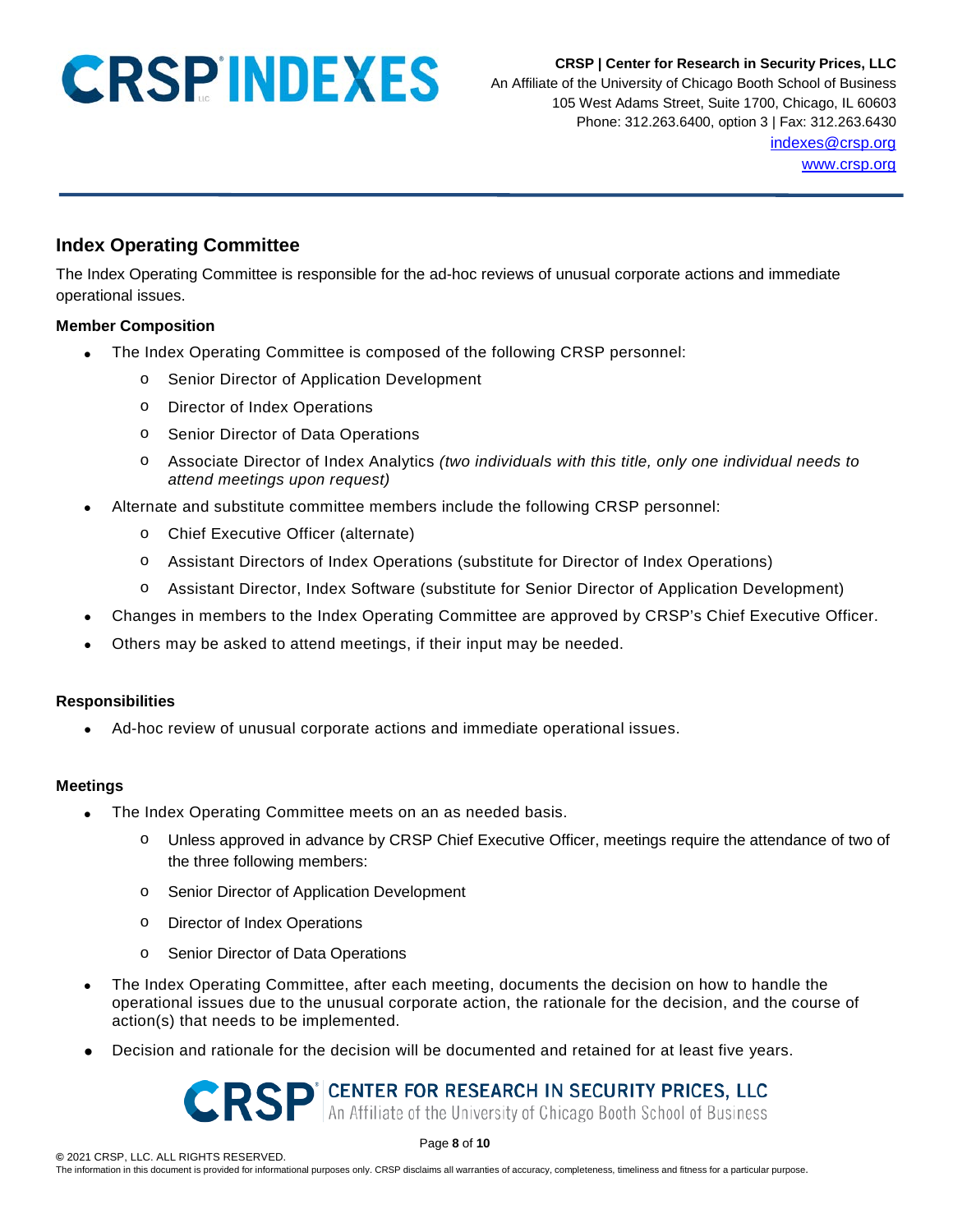**CRSP | Center for Research in Security Prices, LLC**

An Affiliate of the University of Chicago Booth School of Business 105 West Adams Street, Suite 1700, Chicago, IL 60603 Phone: 312.263.6400, option 3 | Fax: 312.263.6430 [indexes@crsp.org](mailto:indexes@crsp.org) [www.crsp.org](http://www.crsp.org/)

### <span id="page-8-0"></span>**Index Advisory Council**

The Index Advisory Council was formed to oversee and steer the construction, methodology and maintenance of CRSP Indexes.

#### <span id="page-8-1"></span>**Member Composition**

- The Index Advisory Council, chaired by CRSP's Chief Executive Officer, includes CRSP employees as selected by CRSP's Chief Executive Officer depending on topics to be discussed, Booth School of Business faculty advisors, and representatives from the financial services industry, including Vanguard and other fund managers, if appropriate.
- Non-CRSP members of the Index Advisory Council are appointed by their respective institutions.

#### <span id="page-8-2"></span>**Responsibilities**

- Provide guidance and advice with respect to the construction, methodology and maintenance of the Indexes.
- Identify issues, raise concerns, and offer suggestions for achieving the goals of the Indexes.
- Solicit and provide feedback to all involved parties on pertinent issues.
- Agree on rules regarding restatements of Indexes and other such policies.
- Engage in scheduled communications.
- Review and approve methodology changes prior to implementation.
- Approve each Index prior to publication.
- Commitment to the CRSP Indexes Mission Statement.

#### <span id="page-8-3"></span>**Meetings**

- The Index Advisory Council meets on an as-needed basis.
- Topics for discussion should be submitted by members of the Index Advisory Council no later than the close of three business days prior to the meeting.
- CRSP Sr. Manager of Licensing & Compliance will serve as secretary to the Index Advisory Council and will maintain a record of members' attendance and council votes and actions, in addition to , preparing agendas, recording and distributing meeting minutes, and will following up with members, as necessary, on action items between meetings.
- Meeting agendas should contain the date and time, expected attendees, and the topics to be discussed.
- Meeting minutes should contain the date and time, attendees, topics discussed and decisions made regarding the topic.
- Meeting minutes should be distributed to all Index Advisory Council members and to the Oversight Committee.

CRSP An Affiliate of the University of Chicago Booth School of Business

Page **9** of **10**